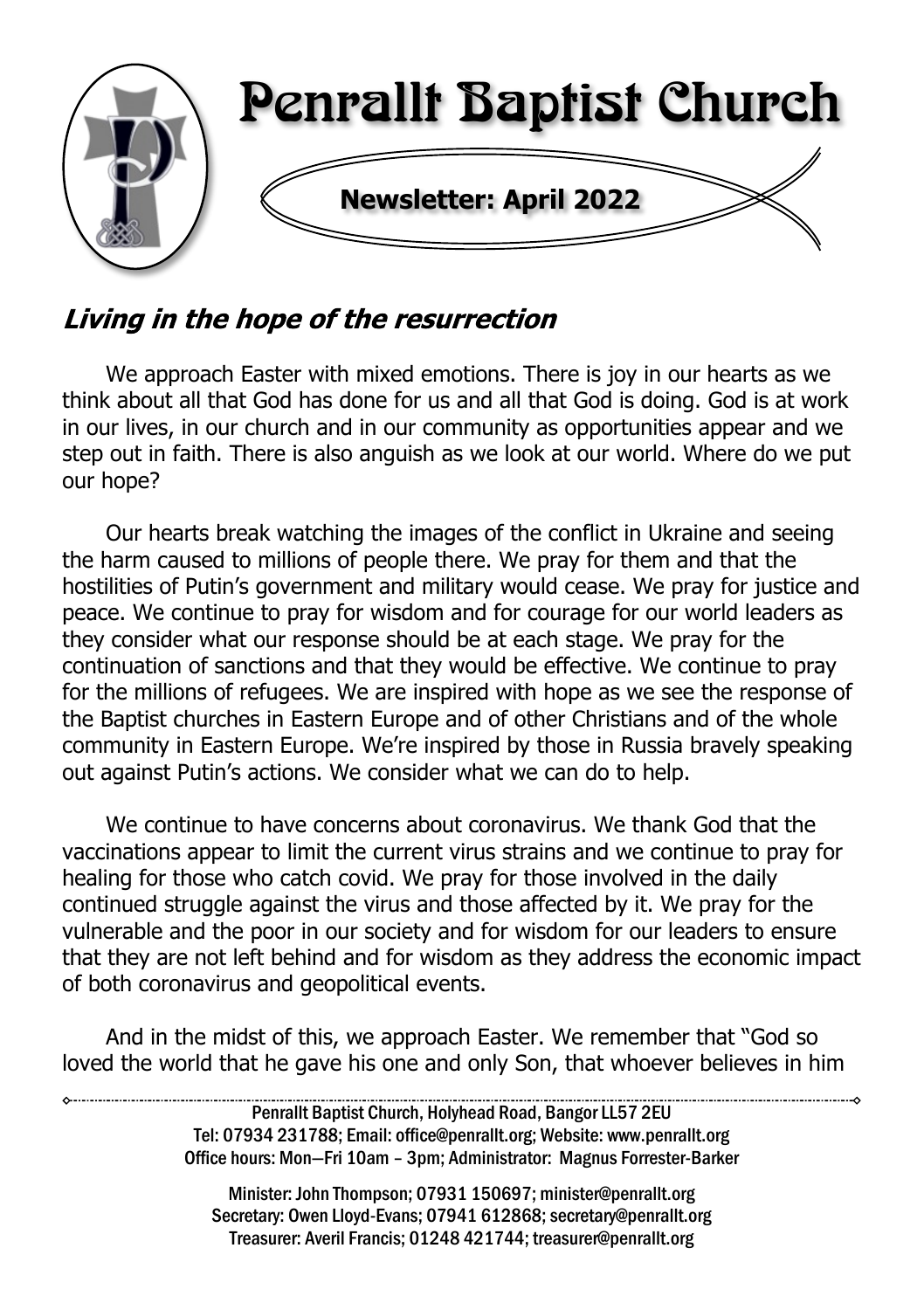shall not perish but have eternal life." (John 3v16). The fact that God loves our world gives us great hope. Hope that there is an opportunity for every person in our world to have an eternal future reconciled to God. Hope for a better future for humanity.

We pray for a breakthrough today. We pray for a miracle. We pray for the resurrection power of Jesus to transform our world and to transform humanity. To transform us and to transform our society. On the cross God took upon himself an act of evil and an act of unjust and undeserved violence. God in his power converted it into the eternal defeat of the power of sin. Jesus triumphed over death and Jesus promises us his resurrection power too. We place our hope in God and in his eternal plans for ourselves, for humanity and for our world.

Please pray for the outreach of the church this Easter and join in where you can. Please also pray for each one of us as we celebrate Easter and share the good news and as we live in the hope of the resurrection on our own Front Lines in our homes, work and leisure time. Let's pray and spread the good news and the hope that Jesus brings through God's love empowered by his Holy Spirit to the glory of his name.

Blessings,

John

#### **Pastoral Help**

If you have issues of concern about your own or someone else's welfare, please contact a member of the Pastoral Care team: Magnus Forrester-Barker (07890 109645); Geoff Moore (01248 410582); Gwen Hicks (01248 353648); Monica Morris (01407 840439), Abi Penney (01766 890624); John Thompson (07931 150697).

#### **Church Office**

The church administrator, Magnus, can be contacted on [office@penrallt.org](mailto:office@penrallt.org) or 07934 231788 during the church office opening hours (10am – 4pm Monday to Friday, except Bank Holidays). NB Magnus is still working largely from home at the moment, but the office hours still apply.

#### **Deadline for next month's newsletter: Sunday 24th April**

Please send information to Magnus [\(office@penrallt.org\)](mailto:office@penrallt.org). All items should be submitted by email as early as possible.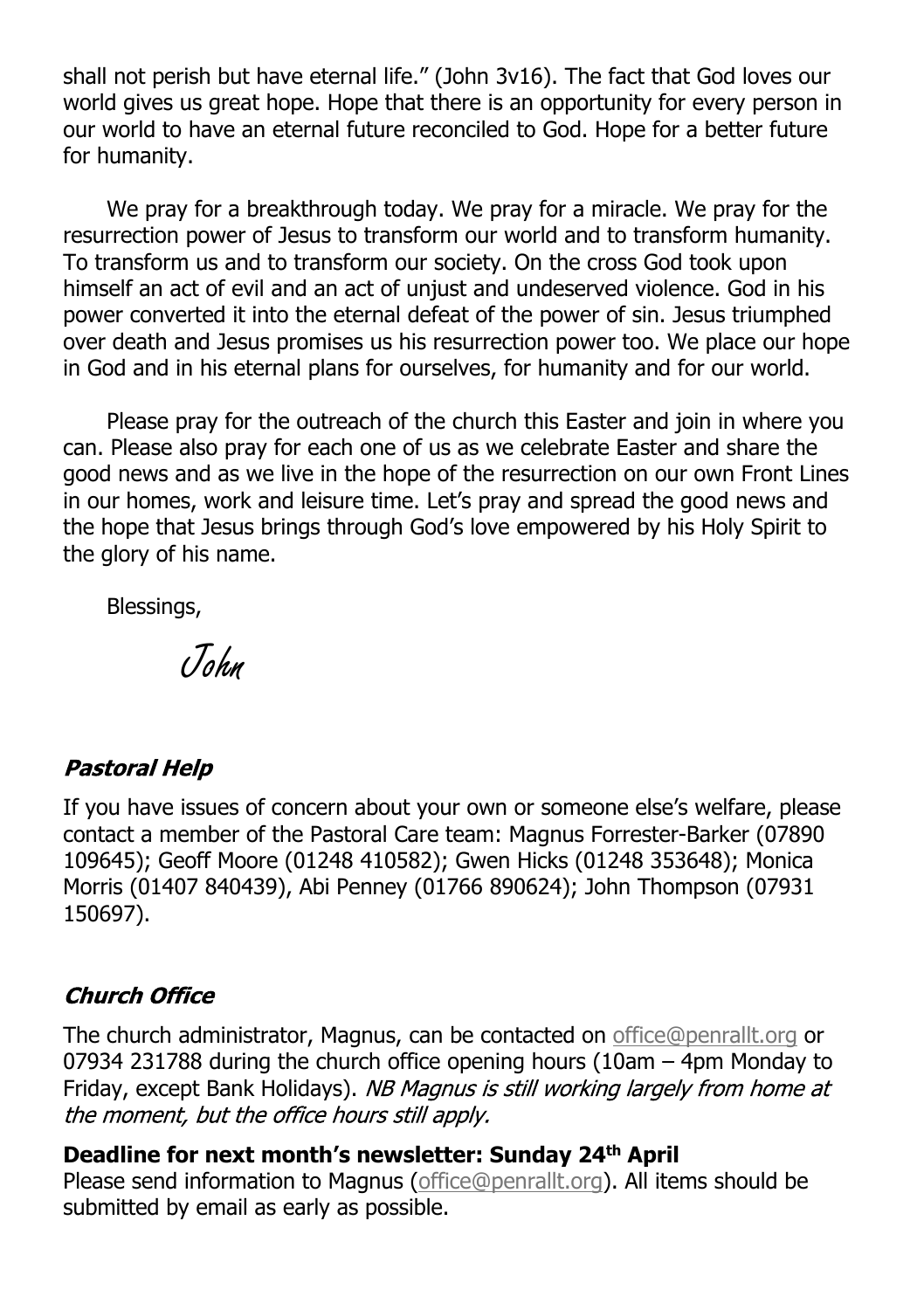# **Services This Month**

Our services at the moment are all in a hybrid format, with a congregation in the building and others joining us on Zoom, except where otherwise noted. Please see the website for up to date information about services and any Covid regulations which may be in force. The link for the Zoom meeting and recordings of past services, where available, are also on the website.

Sunday services start at 10:30am. Children and young people go out part way through the service for Sunday school (Primary school / up to 11) or *Deeper* (Secondary school  $/11 - 17$ ); there are also crèche facilities available if you have very young children.

#### **Sunday 3rd April**

The Last Chapter John 14:2. Preacher: Donald Poirot.

# **Sunday 10<sup>th</sup> April** (Palm Sunday)<br>The Hinge of History — Before

John 12:12–36. Preacher: Lesley Jackson.

#### **Sunday 17th April** (Easter Sunday; All-age service) What Cracked at Faster? Preacher: John Thompson.

#### **Sunday 27th March** (Communion service)

The Hinge of History — After Luke 24:13–39. Preacher: Lesley Jackson.

Communion will be served in a Covid-safe manner to those in the building. Those on Zoom will need bread and wine (or equivalent) to fully participate.

# **BMS Ukraine Appeal**

If anyone would like to donate to the BMS Ukraine Appeal, you can either send money to the church account (please mark the transfer as "Ukraine"), or place it in an envelope marked Ukraine Appeal (there are labelled ones in the church building, or you can just write it clearly on a regular envelope) and place it in the Offering box at the rear of the chapel. For further details, especially of how to make a bank transfer, please speak to Averil ([treasurer@penrallt.org](mailto:treasurer@penrallt.org)).

- £11 provides a Hygiene Pack
- £30 provides a night's shelter and food
- £99 can provide a mattress, pillow and blanket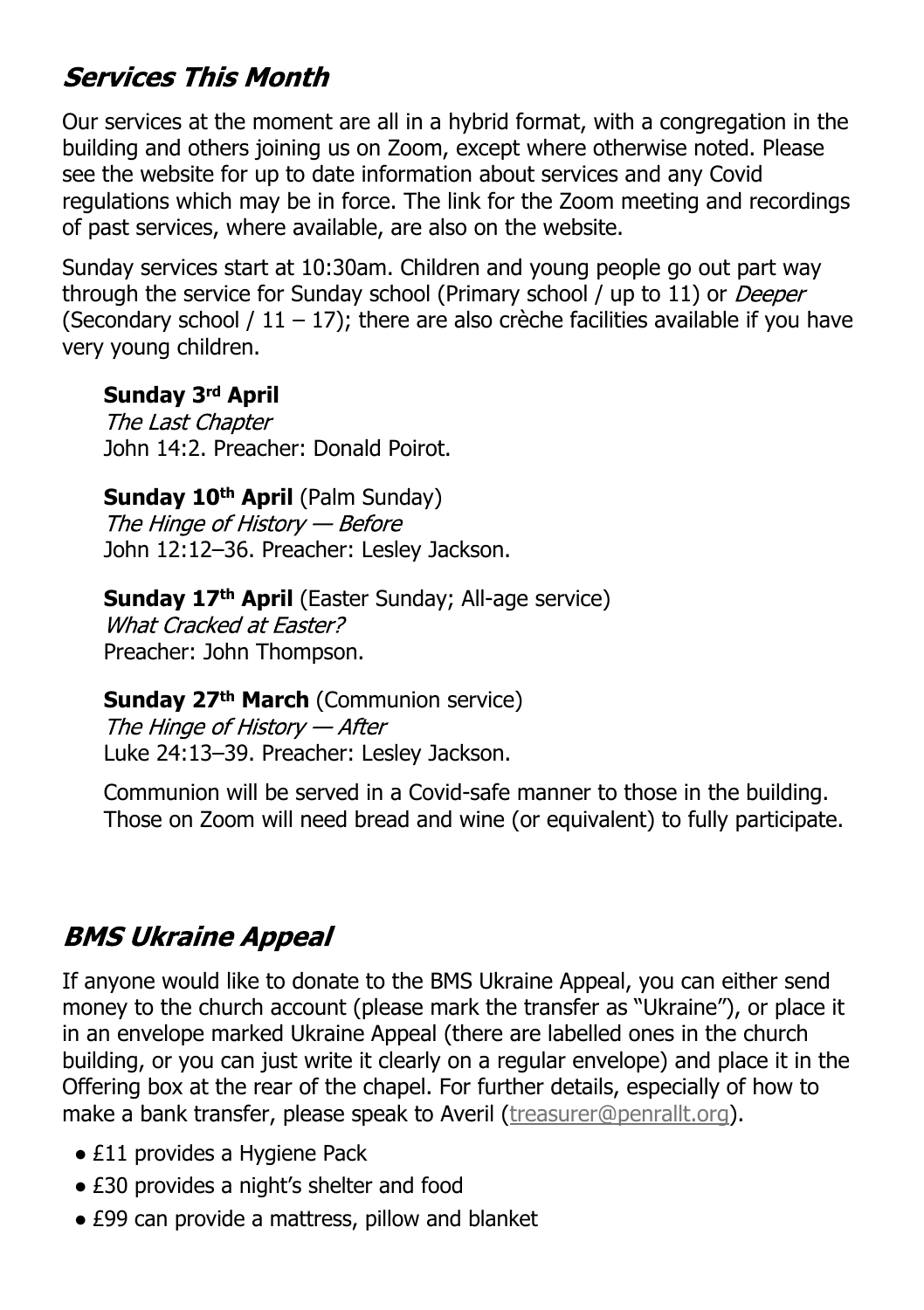# **Faster Fyents**

As well as our own all-age Easter service at 10:30am on Easter Sunday (see previous page), we have the following events for Holy Week and Easter:

#### **Wednesday 13th April, 7:30pm**

*Watch with me*  $-\frac{1}{2}$  Holy Week vigil for prayer, reflection and communion led by Lesley Jackson and John Thompson. This will take the place of our regular monthly prayer meeting and is expected to last around an hour to an hour and a quarter.

#### **Good Friday, 15th April, 11:30am**

Cytûn Passion Play. Members of various churches in Bangor will be presenting a dramatic retelling of the Good Friday story, with scenes in several outdoor locations around Bangor, starting at the bus station.

#### **Easter Saturday, 16th April, 2–4pm**

*Easter Cracked* — A free family event that explores the story behind Easter. This will have activities aimed at primary school aged children, who will need to be accompanied by an adult. It will take place at Penrallt and booking is required — more information on the booking page:

<https://www.eventbrite.co.uk/e/easter-cracked-tickets-300571255717>



### **Easter Sunday, 17th April, 7am**

Cytûn Easter service at Roman Camp, followed by breakfast at Penrallt.

### **Easter OR Trail**

Cytûn Bangor are once again running a children's Easter QR trail, which will be available from Thursday 14th April starting and finishing at the St Vincent De Paul shop (opposite the WHSmith bookshop on Bangor High Street), with an Easter display in the window. There will be a face to face event on Bangor High Street after the Passion Play on Good Friday to encourage people to engage with the trail, handing out Easter booklets in Welsh and English as well as Fairtrade chocolate eggs. Volunteers for this event are welcome.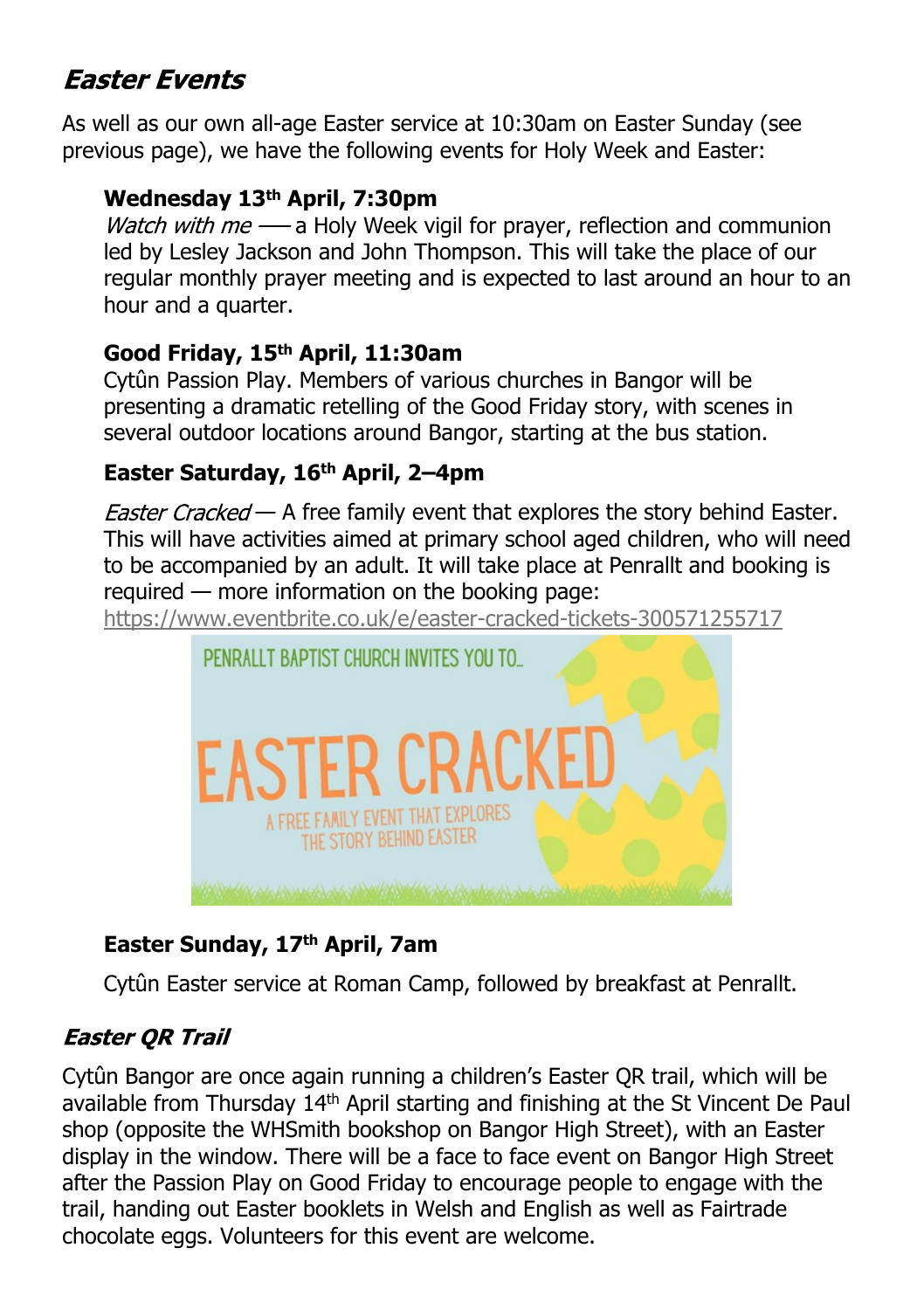## **◊ AGM**

The Annual General Meeting for church members will take place at 7:30pm on Monday 4th April both in the church building and on Zoom.

## **◊ Building**

In line with current Covid regulations you don't need to book places for our services, sign in or wear a mask, but please be aware of the needs of others and keep an eye on our website services page [\(www.penrallt.org/services/index.php\)](https://www.penrallt.org/services/index.php) and notices around the building for updates to Covid regulations and recommendations. If you are coming to the church building during the week, please contact the office to check whether anyone is there.

# **◊ Church Fellowship Walk**

This month's walk, on Sunday  $3<sup>rd</sup>$  April at 1pm, will be to Castell Aberlleiniog (near Penmon) on Sunday 3rd April. See the booking page for more information: [https://www.eventbrite.co.uk/e/penrallt-fellowship-walk-april-2022-tickets-](https://www.eventbrite.co.uk/e/penrallt-fellowship-walk-april-2022-tickets-273862739827)[273862739827](https://www.eventbrite.co.uk/e/penrallt-fellowship-walk-april-2022-tickets-273862739827)

The May walk, on Sunday 1<sup>st</sup> May, will be at the Dingle in Llangefni: [https://www.eventbrite.co.uk/e/may-family-fellowship-walk-dingle-llangefni](https://www.eventbrite.co.uk/e/may-family-fellowship-walk-dingle-llangefni-tickets-311282744067)[tickets-311282744067](https://www.eventbrite.co.uk/e/may-family-fellowship-walk-dingle-llangefni-tickets-311282744067)

## **◊ Foodbank**

Bangor Cathedral Foodbank is open 2 – 3pm every Monday, Wednesday and Friday, operating from Tŷ Deiniol (the Diocesan Centre) next to Bangor Cathedral. A referral from another service is normally required to access the foodbank but they are able to give people up to two emergency food parcels without a referral. To find out more please visit [www.bangorfoodbank.org](https://www.bangorfoodbank.org)

# **◊ Giving**

At present we are not taking up an offering during our services but if you would like to give financially towards the work of Penrallt, our mission partners and other projects we support, there is now a donations box at the back of the chapel which you can use for that purpose. If you would like to explore other ways of giving to the work at Penrallt, please speak to Averil, our Treasurer, who will be able to advise [\(treasurer@penrallt.org](mailto:treasurer@penrallt.org)).

# **◊ Hardship Fund**

The church has a small fund overseen by the minister to help people in need. If you find yourself in financial difficulty or know someone else that is struggling, please speak with Sarah Jackson ([sarah.jackson.home@gmail.com](mailto:sarah.jackson.home@gmail.com)) or John Thompson ([minister@penrallt.org\)](mailto:minister@penrallt.org) in confidence. And if you are in a position to add to the hardship fund, please speak to Averil Francis ([treasurer@penrallt.org\)](mailto:treasurer@penrallt.org).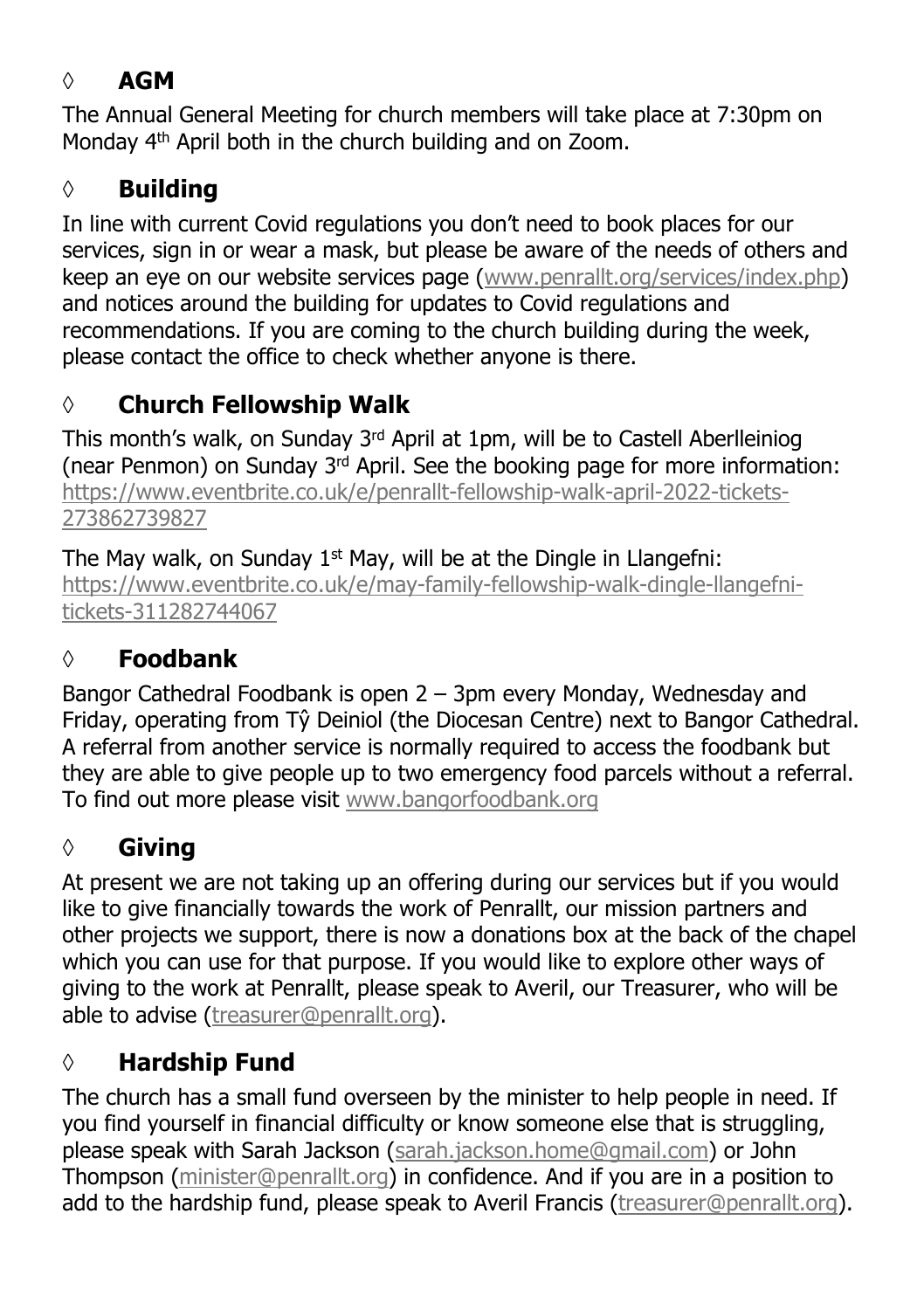# **◊ Homegroups / Contact, Care & Prayer**

We encourage you to join one of our homegroups if you are not already in one, as they are invaluable in helping us to deepen our relationship with the Lord and with one another. Many of the groups are now meeting in person again, though some still meet on Zoom and other online platforms or in a mixed format. There are groups on Monday, Tuesday and Thursday evenings and on Tuesday and Friday mornings (most groups meet weekly). Contact the church office to find out more or be put in touch with a group.

We also have contact, care and prayer groups to enable people to stay connected and receive prayer support even if they are not in a homegroup; these groups do not meet together but each one has a designated person to contact the other group members regularly. Once again, please contact the church office if you are not part of a contact, care & prayer group or a homegroup and would like to be.

## **◊ Men's Fellowship**

Inspired by the newly started Women's Fellowship, we are having a meal and a chat for men at Table Table (on the edge of Parc Menai by the Britannia Bridge) from 7:30pm on Wednesday 6<sup>th</sup> April. All men are welcome. Please let Magnus know ([office@penrallt.org](mailto:office@penrallt.org)) as soon as possible so we can book tables. If you like the idea but can't make the date, please also let us know. This may be a one-off event or may be the start of a regular monthly meeting.

## **◊ Mission Prayer Meeting**

The Penrallt mission group will be meeting on Zoom at 7:30pm on Wednesday  $27<sup>th</sup>$  April to hear updates from our mission partners around the world and to pray for them. Please contact the church office if you would like the Zoom details to join this meeting.

## **◊ Penrallt on Facebook and YouTube**

We have three Facebook groups:

• Penrallt ([www.facebook.com/groups/2402772192](https://www.facebook.com/groups/2402772192))

a general group for information and social interaction

- Penrallt Prayer Point ([www.facebook.com/groups/302627593231755](https://www.facebook.com/groups/302627593231755))
	- a private group (as defined by Facebook, i.e. request to join) specifically to share prayer requests and encouragements
- Penrallt Student Fellowship ([www.facebook.com/groups/195300234272943](https://www.facebook.com/groups/195300234272943))

We also have a YouTube channel and a Facebook page (both called Penrallt Baptist Church), as well as another Facebook page for our young people:

- [www.youtube.com/channel/UCwK0\\_lPqAVqGKwQREg6JhHg](https://www.youtube.com/channel/UCwK0_lPqAVqGKwQREg6JhHg)
- [www.facebook.com/penralltbc](https://www.facebook.com/penralltbc)
- [www.facebook.com/penralltyouth](https://www.facebook.com/penralltyouth)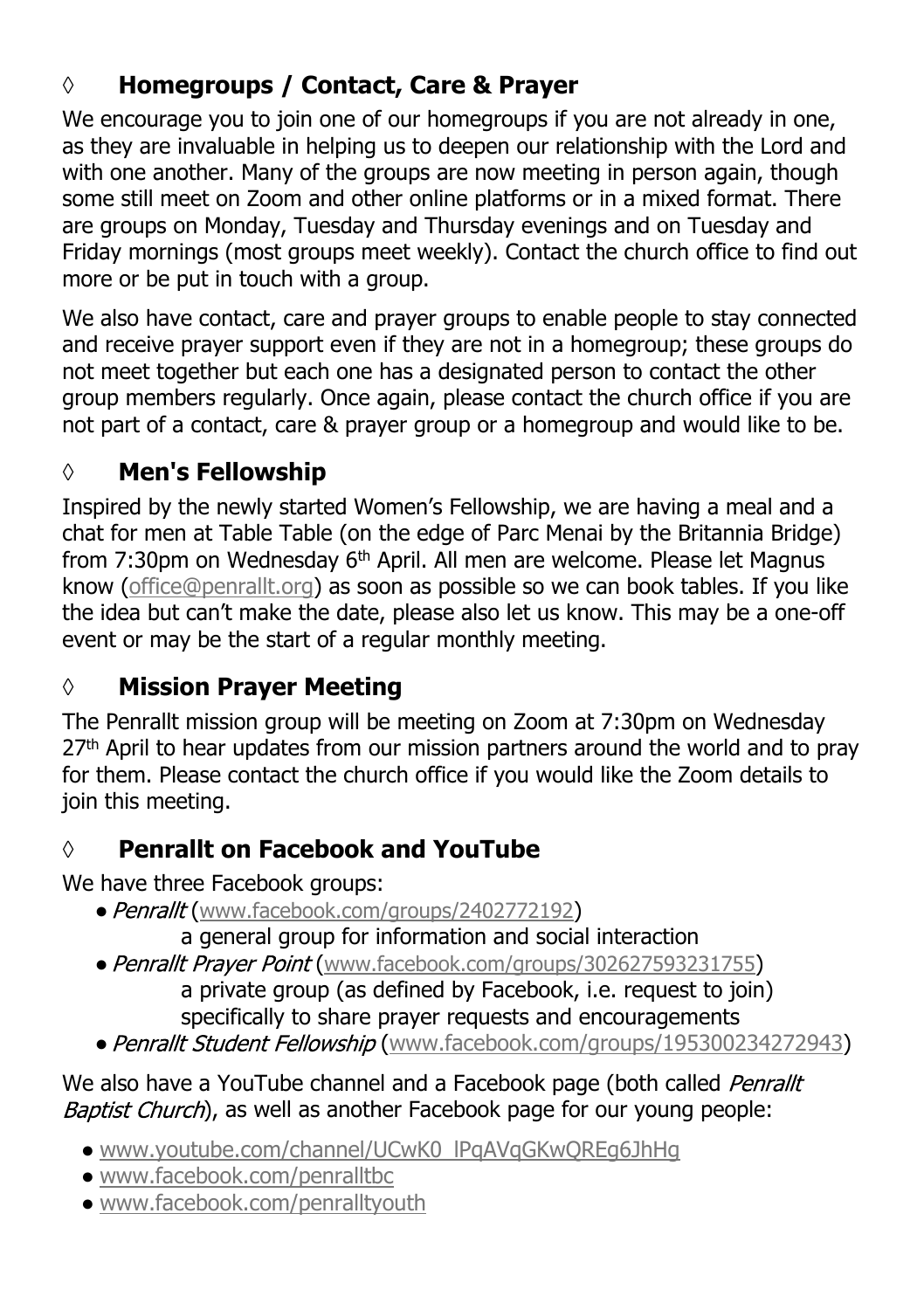## **◊ Prayer Resources**

Send prayer requests, thanksgivings and testimonies to our email prayer diary via office@penrallt.org – email this address, too, to subscribe to the prayer diary, which goes out every week (usually on Mondays). We also have a Facebook prayer group (see above), which allows more interactive sharing of prayer requests and updates. To meet and pray with others, you are welcome to join our weekly Zoom prayer meetings on **Wednesdays at 11:30am** and **Saturdays at 8:30am**; please contact the church office if you need the connection details for either meeting (which are also posted in the prayer diary every week). We also have a monthly prayer meeting in the church building. This month's meeting will be our Holy Week Vigil on **Wednesday 13th April** (see Easter Events on p4).

## **◊ Students**

Students are encouraged to take part in church activities and join a homegroup. For more information about student activities, please contact our student coordinator, Becca on [students@penrallt.org](mailto:students@penrallt.org) or see our [Penrallt Student Fellowship](https://www.facebook.com/groups/195300234272943) Facebook group. There is a social group called SOYA, for Students Or Young Adults, who meet occasionally. Please email Becca if you are interested.

## **◊ Women's Fellowship**

The next meeting of the Penrallt Women's Fellowship will be on Saturday 9th April, 10:30 – 12:00, in the Canolfan, where we will be learning various Easter crafts over a drink and hot cross buns. A warm welcome is extended to all women, including family and friends. Pease speak to Averil, Ellie or Lesley for more information.

[For those who are new to Penrallt, the Canolfan is our community centre, based around the rear hall where we have tea and coffee after services.]

# **◊ Youth: Ignite and Deeper**

Our youth activities are based around a Thursday night group called *Ignite* (usually meeting in the Canolfan at 7pm) and a Sunday morning group called Deeper (taking place during our morning services). Ignite is open to all, and is a social evening with games and activities; new invite flyers are now available please take some to give to friends and family aged 11–18. Deeper, on Sundays, has opportunity to find out more about the Christian faith. Further details can be found on our youth website, [www.penralltyouth.org](https://www.penralltyouth.org/), as well as our Penrallt Youth [Facebook page](https://www.facebook.com/penralltyouth) and [Instagram group](https://www.instagram.com/penralltyouth/). Contact our youth worker, Becca [\(youth@penrallt.org\)](mailto:youth@penrallt.org), for more information.

Becca is looking for complete games in good condition to add to the youth / church board game collection for Ignite, work with students and other activities. Please email her at [youth@penrallt.org](mailto:youth@penrallt.org) if you have any you would like to donate. They already have a few games so it would be worth checking if they already have ones you are planning to donate.